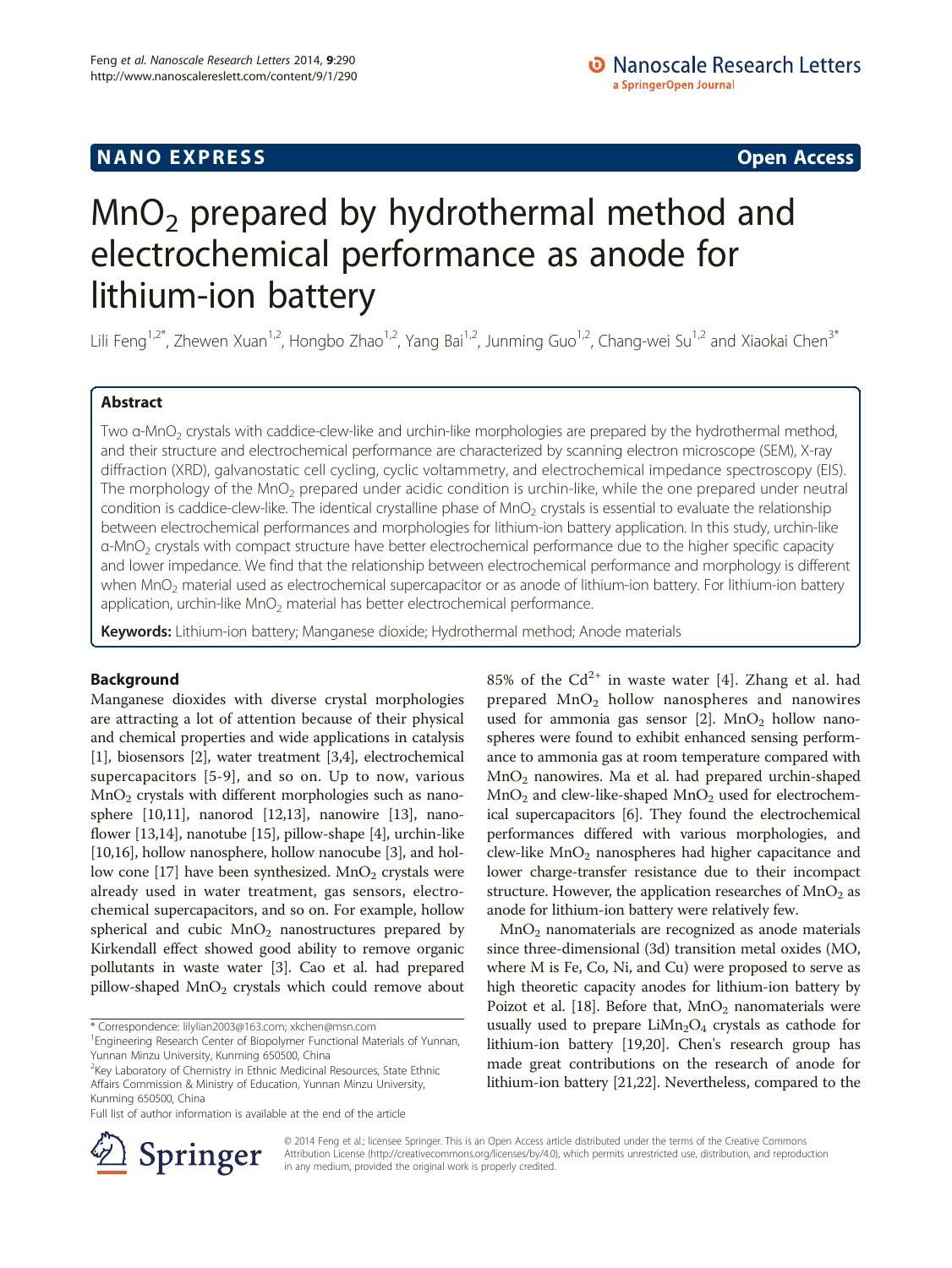intensive investigation on  $Fe<sub>2</sub>O<sub>3</sub>$ ,  $Fe<sub>3</sub>O<sub>4</sub>$ ,  $SnO<sub>2</sub>$ ,  $CoO$ , and so on [[23](#page-6-0)-[28](#page-6-0)], the application investigation of  $MnO<sub>2</sub>$ nanomaterials on anodes for lithium-ion battery is still immature, although the investigations on their preparation are plentiful.

The research on  $MnO<sub>2</sub>$  anode is relatively complex because  $MnO<sub>2</sub>$  exists in several crystallographic forms such as  $\alpha$ -,  $\beta$ -,  $\gamma$ -, and δ-type. For example, Zhao et al. [[22\]](#page-6-0) reported  $\gamma$ -MnO<sub>2</sub> crystals with hollow interior had high discharge capacity as 602.1 mAh g<sup>-1</sup> after 20 cycles. Li et al. [\[15\]](#page-6-0) found  $\alpha$ -MnO<sub>2</sub> with nanotube morphology exhibited high reversible capacity of 512 mAh  $g^{-1}$  at a high current density of 800 mA  $g^{-1}$  after 300 cycles. Thus, from the above two examples, we could summarize that the electrochemical performance of  $MnO<sub>2</sub>$  crystals has relationship both with the crystallographic forms and with the morphologies. Therefore, the researches on the relationship of electrochemical performance with the morphologies and the relationship of electrochemical performance with the crystallographic forms are very essential.

In the present work, to enrich the relationship between electrochemical performances and morphologies, two  $\alpha$ -MnO<sub>2</sub> crystals with caddice-clew-like and urchin-like morphologies were prepared by hydrothermal method. For lithium-ion battery application, urchin-like  $\alpha$ -MnO<sub>2</sub> crystal with compact structure was found to have better electrochemical performance.

## Methods

# Synthesis and characterization of  $MnO<sub>2</sub>$  micromaterials prepared by hydrothermal method

All reagents purchased from the Shanghai Chemical Company (Shanghai, China) were of analytical grade and used without further purification. The  $MnO<sub>2</sub>$  micromaterials were prepared using the similar method described by Yu et al. [[6\]](#page-6-0) with some modifications. To prepare caddice-clew-like  $MnO_2$  micromaterial, 1.70 g  $MnSO_4$ . H2O was dissolved in 15-mL distilled water with vigorous stirring. When the solution was clear, 20-mL aqueous solution containing 2.72 g  $K_2S_2O_8$  was added to the above solution under continuous stirring. Then, the resulting transparent solution was transferred into a Teflon-lined stainless steel autoclave (50 mL) of 80% capacity of the total volume. The autoclave was sealed and maintained at 110°C for 6 h. After the reaction was completed, the autoclave was allowed to cool to room temperature naturally. The solid black precipitate was filtered, washed several times with distilled water to remove impurities, and then dried at 80°C in air for 3 h. The obtained caddice-clew-like  $MnO<sub>2</sub>$  micromaterial was collected for the following characterization.

Urchin-like  $MnO<sub>2</sub>$  micromaterial was prepared by the similar method, while after adding 1.70 g  $MnSO_4 \cdot H_2O$ 

and 2.72 g  $K_2S_2O_8$  into 35-mL distilled water, 2 mL  $H<sub>2</sub>SO<sub>4</sub>$  was then added. Subsequently, the solution was transferred into a Teflon-lined stainless steel autoclave (50 mL), and the autoclave was sealed and maintained at 110°C for 6 h as well. After the reaction was completed, the autoclave was allowed to cool to room temperature naturally. The solid black precipitate was filtered, washed several times with distilled water to remove impurities, and then dried at 80°C in air for 3 h.

The crystallographic structures of the products were determined with X-ray diffraction (XRD) which were recorded on a Rigaku D/max-2200/PC (Rigaku, Beijing, China) with Cu target at a scanning rate of 7°/min with  $2\theta$  ranging from 10° to 70°. The morphological investigations of scanning electron microscope (SEM) images were taken on a field emission scanning electron microscope (FESEM; Zeiss Ultra, Oberkochen, Germany).

#### Electrochemical studies of MnO<sub>2</sub> micromaterials

Electrochemical performances of the samples were measured using CR2025 coin-type cells assembled in a dry argon-filled glove box. To fabricate the working electrode, a slurry consisting of 60 wt.% active materials, 10 wt.% acetylene black, and 30 wt.% polyvinylidene fluoride (PVDF) dissolved in N-methyl pyrrolidinone was casted on a copper foil and dried at 80°C under vacuum for 5 h. Lithium sheet was served as counter and reference electrode, while a Celgard 2320 membrane (Shenzhen, China) was employed as a separator. The electrolyte was a solution of 1 M LiPF<sub>6</sub> in ethylene carbonate (EC)-1,2-dimethyl carbonate (DMC) (1:1 in volume). Galvanostatical chargedischarge experiments were performed by Land electric test system CT2001A (Wuhan LAND Electronics Co., Ltd., Wuhan, China) at a current density of 0.2 C between 0.01 and 3.60 V (versus Li/Li<sup>+</sup>). Cyclic voltammogram (CV) tests were carried out on an electrochemical workstation (CHI604D, Chenhua, Shanghai, China) from 0.01 to 3.60 V (versus Li/Li<sup>+</sup>). Electrochemical impedance spectroscopy (EIS) measurements were performed on an electrochemical workstation (CHI604D, Chenhua, Shanghai, China), and the frequency ranged from 0.1 Hz to 100 kHz with an applied alternating current (AC) signal amplitude of 5 mV.

# Results and discussion

#### Structure and morphology

The SEM images of the  $MnO<sub>2</sub>$  micromaterials are displayed in Figure [1.](#page-2-0) The SEM study in Figure [1a](#page-2-0) indicates that the  $MnO<sub>2</sub>$  prepared under the neutral reaction conditions is a nanowire 55 to 83 nm in diameter and several micrometers in length for average. Moreover, these nanowires aggregate into spherical shape with diameter of about 2 to 4  $\mu$ m, and the MnO<sub>2</sub> micromaterials are like a caddice clew. To mention the sample easily, we call this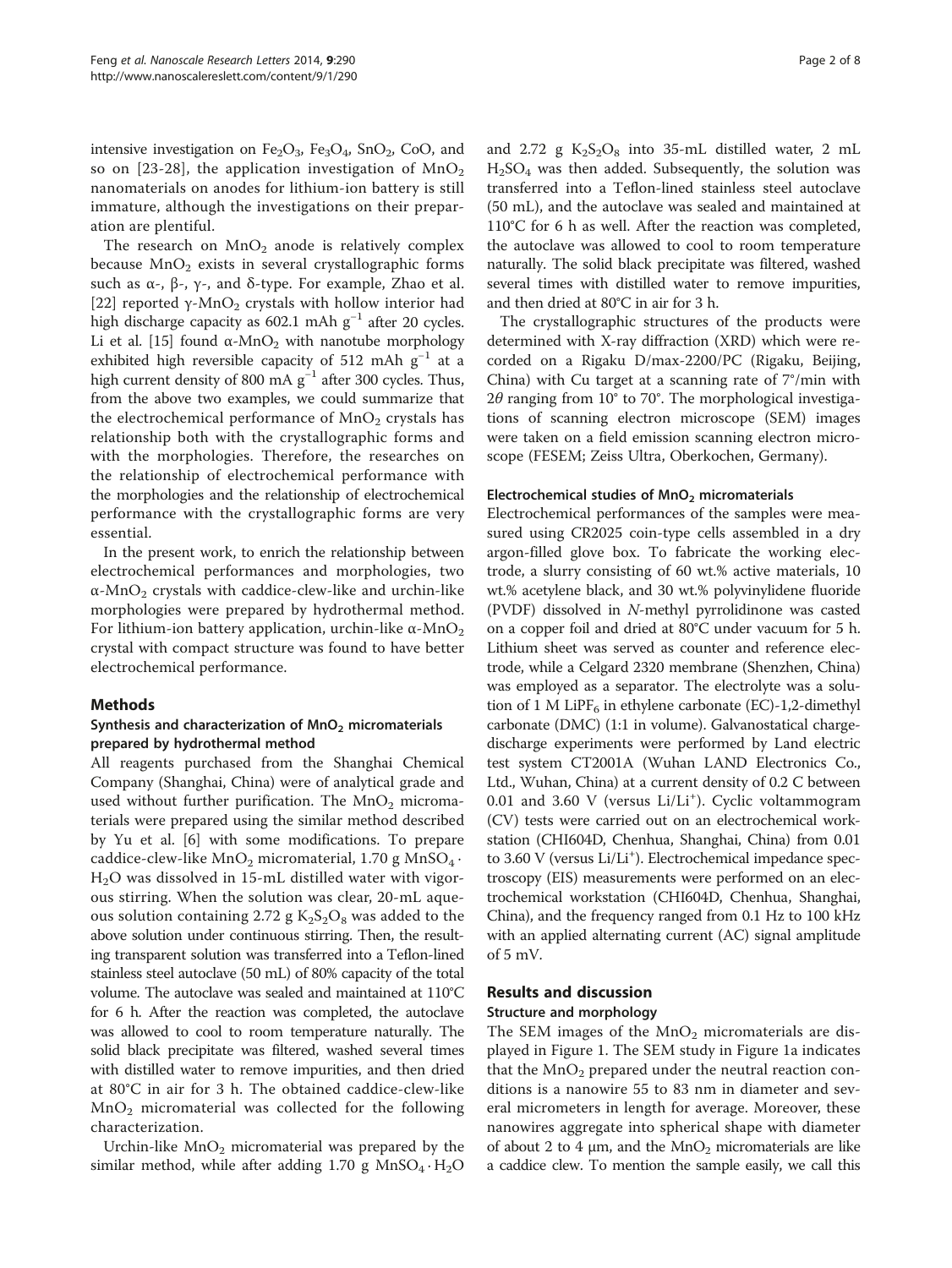<span id="page-2-0"></span>

 $MnO<sub>2</sub>$  micromaterial as caddice-clew-like  $MnO<sub>2</sub>$ . As shown in Figure 1b, when sulfuric acid was added as morphology modulation agent, the  $MnO<sub>2</sub>$  micromaterial has a uniform sea-urchin-like shape with diameter of approximately 3 μm, which consists of several straight and radially grown nanorods with uniform length of about 1 μm. As indicated by the arrow in Figure 1b, the urchin-like  $MnO<sub>2</sub>$ microsphere has a hollow interior. Figure 2 illustrates the possible formation processes for the  $MnO<sub>2</sub>$  micromaterials. During the preparation of the  $MnO<sub>2</sub>$  micromaterials, the  $K_2S_2O_8$  plays the role to oxidate the  $Mn^{2+}$  ion to  $MnO_2$ . Firstly, the tiny crystalline nuclei of  $MnO<sub>2</sub>$  are generated from  $Mn^{2+}$  by the oxidation in the supersaturated solution and grow into nanoparticles. The nucleation process could be regarded as

$$
MnSO4 + K2S2O8 + 2H2O \rightarrow MnO2 + K2SO4 (1)+ 2H2SO4 Reaction
$$

As can be seen in Reaction (1), the reaction rate is pH dependent. Therefore, sulfuric acid is added to decrease the reaction rate, and the morphology can be modulated. When no sulfuric acid is used, these primary nanoparticles form quickly (shown in Figure  $2(a)$ ). Then, the tiny nanoparticles spontaneously aggregate into long nanowires. With minimizing interfacial energies, the nanowires wrap with each other incompactly to form caddice-clew-shaped  $MnO<sub>2</sub>$  micromaterials. When sulfuric acid is added as morphology modulation agent, the nucleation process in Reaction (1) is suppressed. In this situation, it is not easy to form nanowires. Alternatively, short nanorods are formed (shown in Figure 2(b)). With minimizing interfacial energies, the nanorods self-assemble compactly to urchin morphology with a hollow interior. Thus, urchin-like  $MnO<sub>2</sub>$  micromaterials are prepared. Therefore, sulfuric acid plays a crucial role in the morphology evolution due to its control of the nucleation rate of  $MnO<sub>2</sub>$ .

The XRD patterns of the  $MnO<sub>2</sub>$  micromaterials are shown in Figure [3](#page-3-0). As shown, the two samples had similar crystallographic structure. The diffraction peaks which appeared at  $2\theta = 12.7^{\circ}$ , 18.1°, 28.8°, 37.5°, 42.1°, 49.9°, 56.2°, and 60.3° matched well with the diffraction peaks of (110), (200),(310),(211),(301),(411),(600), and (521) crystal planes of α-MnO2 standard data (JCPDS card PDF file no. 44-0141). Therefore, the two  $MnO<sub>2</sub>$  micromaterials prepared by hydrothermal method were both  $α$ -MnO<sub>2</sub>, which was essential to evaluate the relationship between electrochemical performances and morphologies of  $MnO<sub>2</sub>$ crystals as anodes for lithium-ion battery. As calculated, the lattice parameters of caddice-clew-like  $MnO<sub>2</sub>$  are  $a = 9.7875$  and  $c = 2.8600$ , which are highly identical to the standard values (JCPDS card PDF file no. 44-0141,  $a = 9.7847$ ,  $c = 2.863$ ). The cell volume of caddice-clew-like  $MnO<sub>2</sub>$  is 273.97 Å<sup>3</sup> which is also highly identical to the standard values (274.1  $\AA$ <sup>3</sup>), while the lattice parameters of urchin-like MnO<sub>2</sub> are  $a = 9.8084$  and  $c = 2.8483$ . According

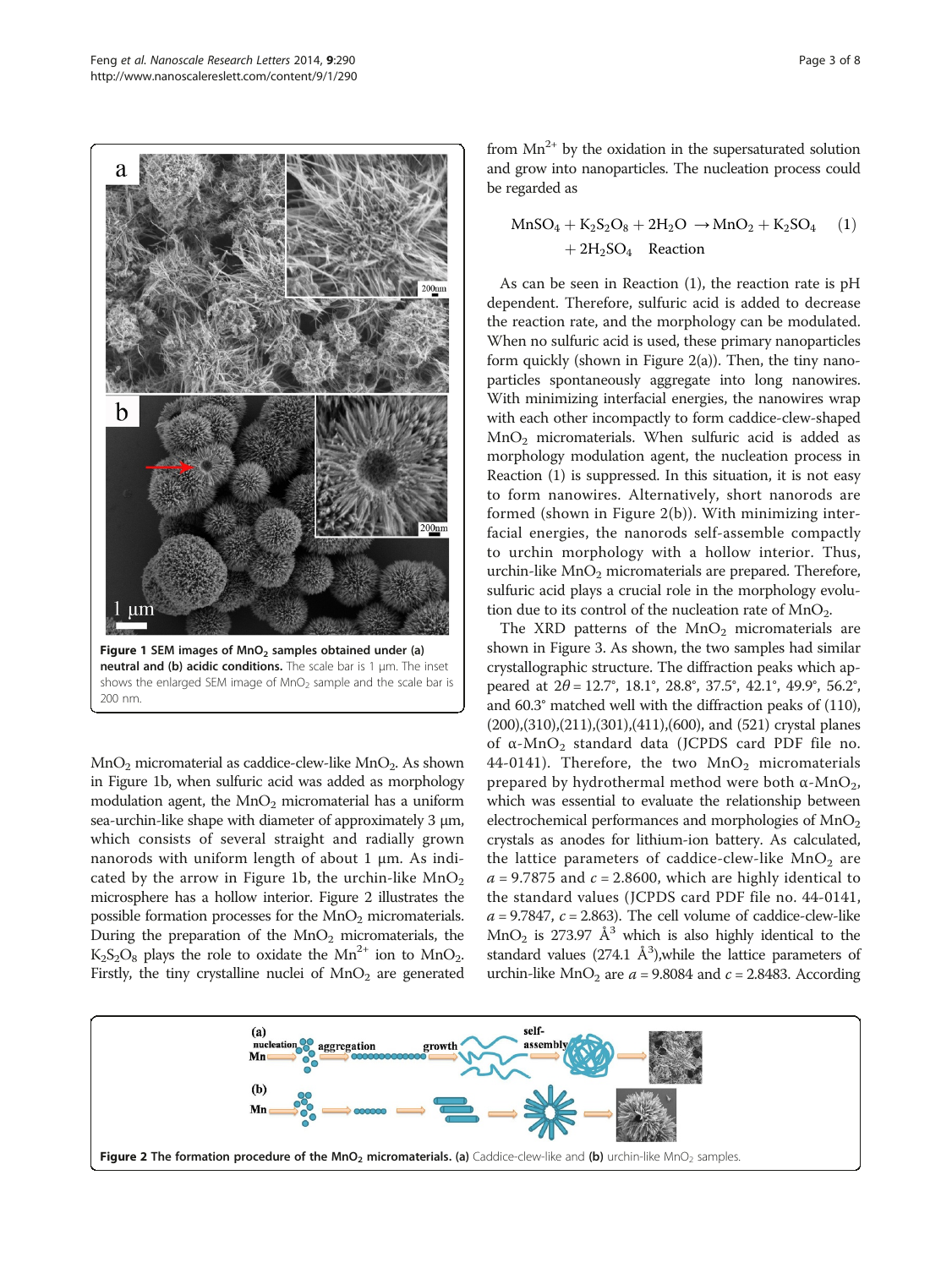<span id="page-3-0"></span>

to the standard values, the crystal cell expands in a and b directions and contracts in c direction. The cell volume of urchin-like  $MnO_2$  is 274.02  $\AA^3$ . The average size of the caddice-clew-like  $MnO<sub>2</sub>$  crystal grains is calculated to be 32 nm according to the Scherrer equation  $D = K\lambda/\beta\cos\theta$ using the strongest diffraction peak of  $(211)$  [D is crystal] grain size (nm), K is the Scherrer constant (0.89),  $\lambda$  is the X-ray wavelength (0.154056 nm) for Cu Kα,  $β$  is the full width at half maximum (FWHM) of the peak (211), and  $\theta$ is the angle of diffraction peak],while the measured diameter of caddice-clew-like  $MnO<sub>2</sub>$  is 53 nm. The average size of the urchin-like  $MnO<sub>2</sub>$  crystal grains is calculated to be 51 nm according to the Scherrer equation. The measured diameter of the short nanorods on urchin-like  $MnO<sub>2</sub>$  is about 50 nm. As can be seen, the calculated crystallite size value of caddice-clew-like  $MnO<sub>2</sub>$  crystal is a little smaller than the measured value, but the calculated crystallite size value of urchin-like  $MnO<sub>2</sub>$  crystal is identical. Although the  $MnO<sub>2</sub>$  micromaterials are in micrometer scale, they are confirmed to assemble by nanomaterials. Consequently, although the two  $MnO<sub>2</sub>$  micromaterials are with identical crystal structure, they may have some difference in the electrochemical performance as the urchin-like  $MnO<sub>2</sub>$  has the expanded lattice parameters.

## Electrochemical performance

Figure 4 presents the typical charge-discharge voltage curves of the anodes (compared to the full battery) constructed from  $MnO<sub>2</sub>$  micromaterials at 0.2 C rate in the voltage range of  $0.01$  to  $3.60$  V (vs.  $Li/Li^{+}$ ). For clarity, only selected cycles are shown. As shown, the two α-MnO<sub>2</sub> micromaterials both have high initial discharge specific capacity as approximately 1,400 mAh  $g^{-1}$ , while the theoretical discharge specific capacity is 1,232 mAh g−<sup>1</sup> . The extra discharge specific capacities of the as-prepared  $MnO<sub>2</sub>$ micromaterials may result from the formation of solid electrolyte interface (SEI) layer which is known as a



gel-like layer, containing ethylene oxide-based oligomers, LiF, Li<sub>2</sub>CO<sub>3</sub>, and lithium alkyl carbonate (ROCO<sub>2</sub>Li), during the first discharging process [\[29](#page-6-0)]. The discharge specific capacities of the as-prepared  $MnO<sub>2</sub>$  micromaterials in the second cycle are 500 mAh g−<sup>1</sup> (caddice-clew-like MnO<sub>2</sub>) and 600 mAh  $g^{-1}$  (urchin-like MnO<sub>2</sub>), respectively. There is an attenuation compared to the initial discharge capacity. After the fifth cycling, the discharge specific capacities of the as-prepared  $MnO<sub>2</sub>$  micromaterials are 356 mAh  $g^{-1}$  (caddice-clew-like MnO<sub>2</sub>) and 465 mAh  $g^{-1}$ (urchin-like  $MnO<sub>2</sub>$ ), respectively. In the repeated chargedischarge cycling, the discharge specific capacity eventually decays to about 250 mAh g−<sup>1</sup> . Here, the large capacity loss may come from two facts: one is the capacity loss from the incomplete decomposition of SEI film, which happens in all 3d transition metal oxides including CuO, NiO, and  $Co<sub>3</sub>O<sub>4</sub>$  [\[29](#page-6-0)]; the other one is capacity loss caused by the electrode pulverization and loss of inter-particle contact or the particle with copper foil collector due to large volume expansion/contraction during repeated charging-discharging processes and severe particle aggregation, which is common in all transition metal oxides [[30](#page-6-0)]. In fact, both the  $MnO<sub>2</sub>$  micromaterials suffer from poor cycling stability of the discharge specific capacity. As usual, one effective way to mitigate the problem is to fabricate a hollow structure, as a hollow interior could provide extra free space for alleviating the structural strain and accommodating the large volume variation associated with repeated  $Li<sup>+</sup>$  ion insertion/extraction processes, giving rise to improved cycling stability. However, the urchin-like  $MnO<sub>2</sub>$  in this research indeed has a hollow interior but poor cycling stability. So, another effective strategy to improve the cycling stability is the need for the as-prepared  $MnO<sub>2</sub>$  samples. For example, shell coating such as carbon coating, polypyrrole coating, and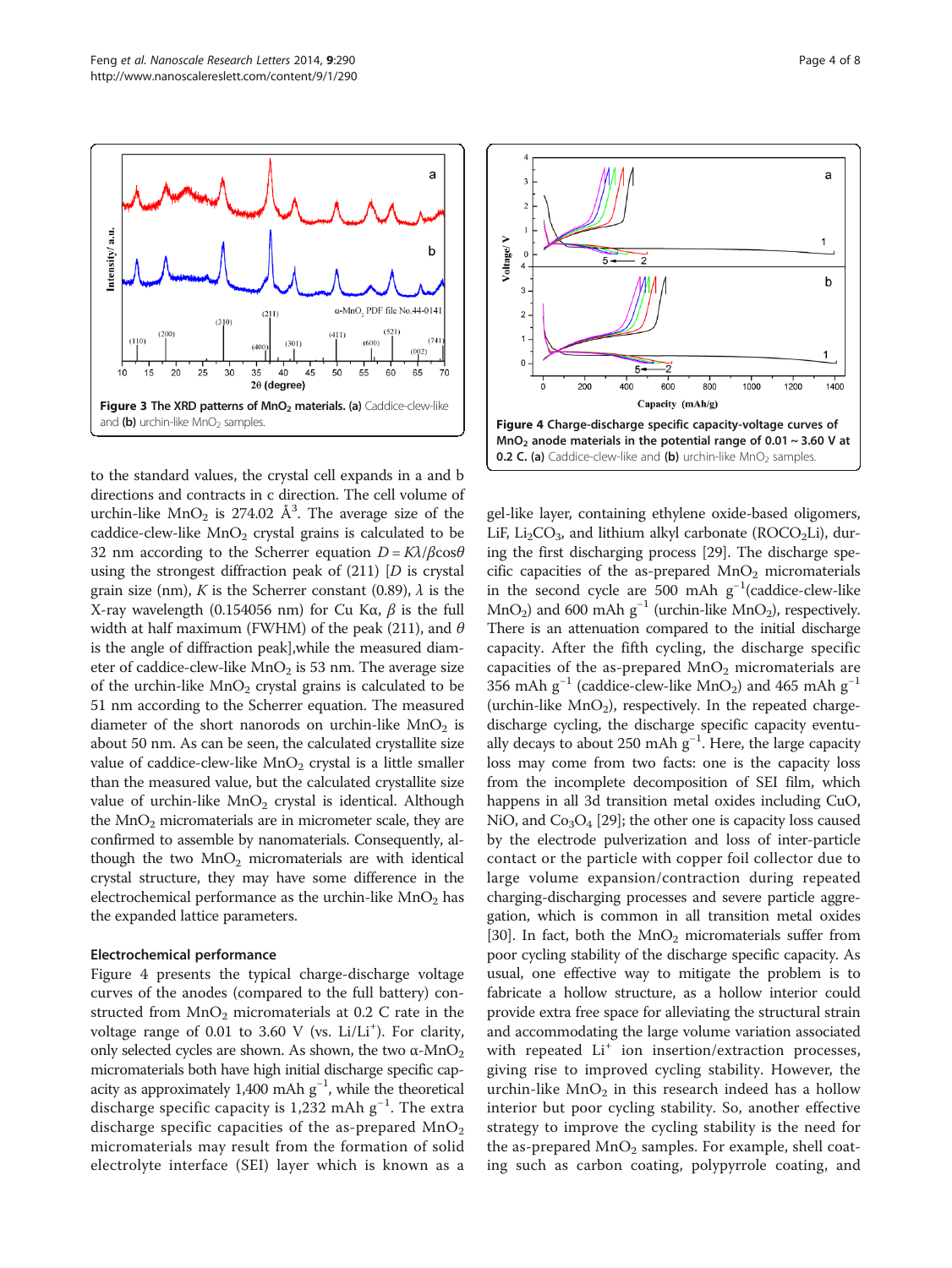<span id="page-4-0"></span>polyaniline coating is widely used to improve the cycling stability. Wan et al. prepared  $Fe<sub>3</sub>O<sub>4</sub>/porous carbon$ multiwalled carbon nanotubes composite to promote cycle performance. Their excellent electrical properties can be attributed to the porous carbon framework structure, which provided space for the change in  $Fe<sub>3</sub>O<sub>4</sub>$ volume during cycling and shortens the lithium ion diffusion distance [\[31\]](#page-6-0). Therefore, we are preparing polypyrrole coating  $MnO<sub>2</sub>$  micromaterials to enhance the cycling stability.

In addition, a discharge plateau with wide and flat shape appears in all the discharge voltage curves. Urchin-like  $MnO<sub>2</sub>$  micromaterial has a plateau at about 0.32 V from 120 to 1,100 mAh  $g^{-1}$  during the first discharging process and has a plateau from 50 to 360 mAh  $g^{-1}$  in the second cycling. The caddice-clew-like  $MnO<sub>2</sub>$  micromaterial has similar discharge plateau. The discharge plateau may bring stable discharge current to the battery prepared by  $MnO<sub>2</sub>$ micromaterials. According to the results of discharge specific capacity, urchin-like  $MnO<sub>2</sub>$  micromaterial was better than caddice-clew-like  $MnO<sub>2</sub>$  micromaterial.

The cyclic voltammogram curves were tested to further investigate the electrochemical performances of the  $MnO<sub>2</sub>$  micromaterials, as shown in Figure 5. In the CV curves, there is only a pair of redox peaks, indicating the one-step intercalation and deintercalation of lithium ion during the charging and discharging process. The reduction peak is at about 0.3 V, which corresponds well with flat discharge plateau in Figure [4.](#page-3-0) In this process,  $MnO<sub>2</sub>$ is transformed to Mn, and  $Li<sup>+</sup>$  is inserted into the anode to format  $Li<sub>2</sub>O$ . The reaction is as follows:

$$
MnO_2 + 4Li \rightarrow 2Li_2O + Mn \quad \text{Reaction} \tag{2}
$$



The oxidation peak is at about 1.18 V, corresponding to the charging process of the lithium-ion battery. During this process, Mn can facilitate the decomposition of Li<sub>2</sub>O. The reaction of Li<sub>2</sub>O with Mn was as follows:

$$
2Li_2O + Mn \rightarrow MnO_2 + 4Li \quad \text{Reaction} \tag{3}
$$

The current intensity of oxidation peak is much lower than that of reduction peak. The current intensity of reduction peak and oxidation peak for the urchin-like  $MnO<sub>2</sub>$  material is 0.7828 and 0.1202 mA mg<sup>-1</sup>, respectively. The current intensity attenuation of oxidation peak indicates that Mn element could not completely convert to  $MnO<sub>2</sub>$  during the charging process. The shapes of the CV curves for the  $MnO<sub>2</sub>$  samples are similar, while urchin-like  $MnO<sub>2</sub>$  material has higher peak intensity. The current intensity of reduction peak and oxidation peak for the caddice-clew-like  $MnO<sub>2</sub>$  material is 0.3333 and 0.0712 mA mg<sup>-1</sup>, respectively. The asymmetry cyclic voltammogram curves in Figure 5 indicate that the discharging/ charging process is irreversible.

To exclude the influence of the  $MnO<sub>2</sub>$  micromaterial density on the electrode, we have normalized the CV curve in Figure 5. According to the results of galvanostatical charge-discharge experiments and CV tests, the urchin-like  $MnO<sub>2</sub>$  micromaterial is more superior than caddice-clew-like  $MnO<sub>2</sub>$  micromaterial. We presume the difference on electrochemical performance results from the morphology as both the  $MnO<sub>2</sub>$  micromaterials have identical crystalline phase. Theoretically, nanomaterials with incompact structure are beneficial to improve the transmission rate and transfer ability of lithium ion. However, the discharge cycling stability of caddice-clew-like MnO2 micromaterial is poor. We guess the incompact structure may lead to easy electrode pulverization and loss of inter-particle contact during the repeated chargingdischarging processes. A hollow structure which is another effective strategy to improve the cycling stability could provide extra free space for alleviating the structural strain and accommodating the large volume variation associated with repeated Li<sup>+</sup> insertion/extraction processes. So, the relatively better discharge cycling stability may result from the hollow structure. In addition, the surface of urchin-like  $MnO<sub>2</sub>$  is an arrangement of compact needle-like nanorods, which could improve the transmission rate and transfer ability of lithium ion. Therefore, the electrochemical performances of the  $MnO<sub>2</sub>$  micromaterials indeed have relationship on their morphologies. The results suggest that the urchin-like  $MnO<sub>2</sub>$  micromaterial is more promising for the anode of lithium-ion battery.

Compared to the literature [\[6](#page-6-0)], when  $MnO<sub>2</sub>$  materials were used for electrochemical supercapacitors, caddiceclew-like  $MnO<sub>2</sub>$  material had higher specific capacitance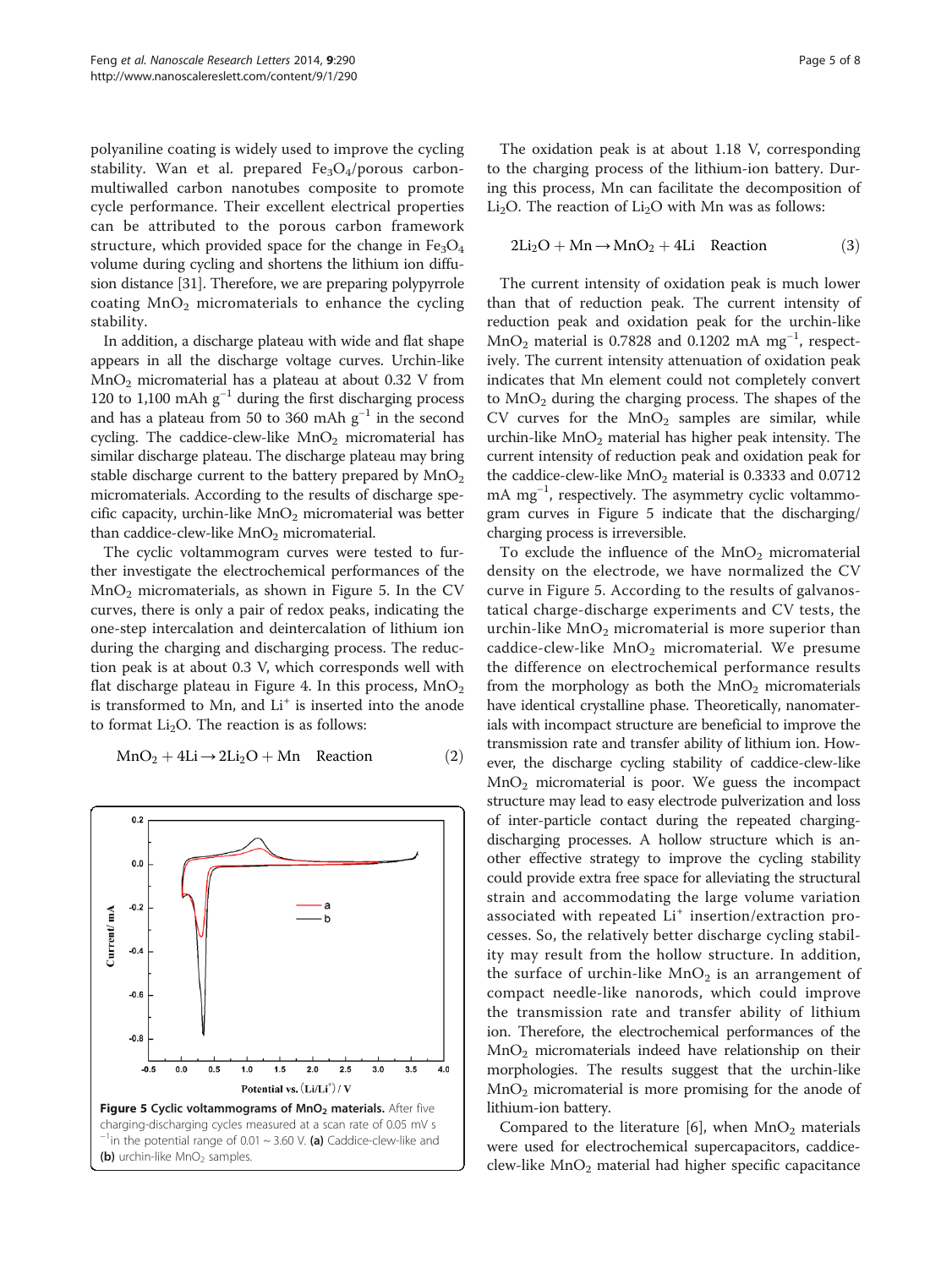of 120 F  $g^{-1}$  and lower charge-transfer resistance, while the specific capacitance of urchin-like  $MnO<sub>2</sub>$  material was about 48 F  $g^{-1}$ . Moreover, they found the unique capacitance of caddice-clew-like  $MnO<sub>2</sub>$  was mainly due to the incompact structure. Therefore, the relationship between electrochemical performance and morphology is different when  $MnO<sub>2</sub>$  material is used as electrochemical supercapacitor or as anode of lithium-ion battery. For the application on lithium-ion battery, urchin-like  $MnO<sub>2</sub>$  material is better.

In order to gain further understanding of the differences in the electrochemical performances, EIS testing was carried out. Figure 6 presents the EIS results for lithium cells after the fifth cycle at open circuit voltage. As shown in Figure [5](#page-4-0)(a), the impedance spectra of caddice-clew-like  $MnO<sub>2</sub>$  consist of two oblate semicircles in high-to-medium frequency region and an inclined line in low-frequency region, while the two semicircles of urchin-like  $MnO<sub>2</sub>$  are not easily distinguishable. The impedance spectra reflect several processes that take place in a series: Li migration through surface films, charge transfer, solid-state diffusion, and finally, accumulation of Li in the bulk of the active mass. An intercept at the  $Z_{real}$  axis in high-frequency region corresponds to the ohmic electrolyte resistance  $(R_s)$ . The first semicircle in the high frequency ascribes to the Li-ion migration resistance  $(R_{\rm sf})$  through the SEI films. The second semicircle in the high-to-medium frequency ascribes to the charge transfer resistance  $(R_{\text{ct}})$ . The inclined line at lowfrequency region represents the Warburg impedance  $(W<sub>s</sub>)$ , which is associated with lithium-ion diffusion in the active material [\[32,33](#page-7-0)].



equivalent circuit. The inset is the equivalent circuit.

The parameters of impedance spectra were simulated by ZSimpWin software, and the spectra had been fitted with an equivalent circuit shown in the inset of Figure 6. In the equivalent circuit of EIS, apart from the  $R_s$ ,  $R_{sf}$ ,  $R_{\rm ct}$ , and  $W_{\rm s}$ , the corresponding constant phase element (CPE) is used instead of pure capacitance due to the non-ideal nature of the electrode. The values of  $R_{sf}$  and  $R<sub>ct</sub>$  calculated from the diameters of the high frequency and the high-to-medium frequency semicircles in the Nyquist plots for the electrodes are summarized in Table 1. The value of  $R_s$  for urchin-like MnO<sub>2</sub> is 7.12 $\Omega$ , while the value of  $R_s$  for caddice-clew-like MnO<sub>2</sub> is 8.05 $\Omega$ . Theoretically, the value of  $R_s$  for both Li/MnO<sub>2</sub> cells should be the same as for the same electrolyte used here. The slight difference may be caused by the tiny difference in the battery package pressure by manual operation or the tiny difference in the amount of electrolyte added to the  $Li/MnO<sub>2</sub>$  cells by manual operation. Considering the tiny difference in manual operation, the small difference of  $R_s$  is acceptable since the ohmic electrolyte resistances of the  $MnO<sub>2</sub>$  micromaterials are similar. The  $R_{sf}$  and  $R_{ct}$  of the urchin-like MnO<sub>2</sub> are much lower than that of the caddice-clew-like  $MnO_2$ . It proves that the Li-ion migration resistance through the SEI films and charge transfer resistance of the urchin-like  $MnO<sub>2</sub>$  are much lower than that of the caddice-clew-like  $MnO<sub>2</sub>$ . Here, the influence of the tiny difference in the battery package pressure and the amount of electrolyte on the  $R_{\rm sf}$  and  $R_{\rm ct}$  can be neglected. So, the urchin-like morphology is more favorable for lithium ion diffusion and transfer, and the reaction of  $MnO<sub>2</sub>$  micromaterials with lithium ion is much easier.

## Conclusions

In summary, two  $MnO<sub>2</sub>$  micromaterials with urchin-like and caddice-clew-like morphologies are prepared by hydrothermal method. Both the crystalline phases are  $\alpha$ -MnO<sub>2</sub>, which is essential to evaluate the relationship between electrochemical performances and morphologies of  $MnO<sub>2</sub>$  crystals as anodes for lithium-ion battery application. Both the as-prepared  $\alpha$ -MnO<sub>2</sub> exhibit high initial specific capacity, but the discharge cycling stability is poor. Just in case of this research, the urchin-like  $MnO<sub>2</sub>$ material has better electrochemical performance. The results suggest that different morphologies indeed have

Table 1  $R_{\rm s}$ ,  $R_{\rm sf}$ , and  $R_{\rm ct}$  calculated from Nyquist plots for the  $MnO<sub>2</sub>$  materials

| $R_s$ ( $\Omega$ cm <sup>2</sup> ) | $R_{\rm sf}$ ( $\Omega$ cm <sup>2</sup> ) | $R_{\rm ct}$ ( $\Omega$ cm <sup>2</sup> ) |
|------------------------------------|-------------------------------------------|-------------------------------------------|
| 8.05                               | 121.40                                    | 146.90                                    |
| 712                                | 94.66                                     | 43.64                                     |

a, caddice-clew-like  $MnO<sub>2</sub>$  sample; b, urchin-like  $MnO<sub>2</sub>$  sample.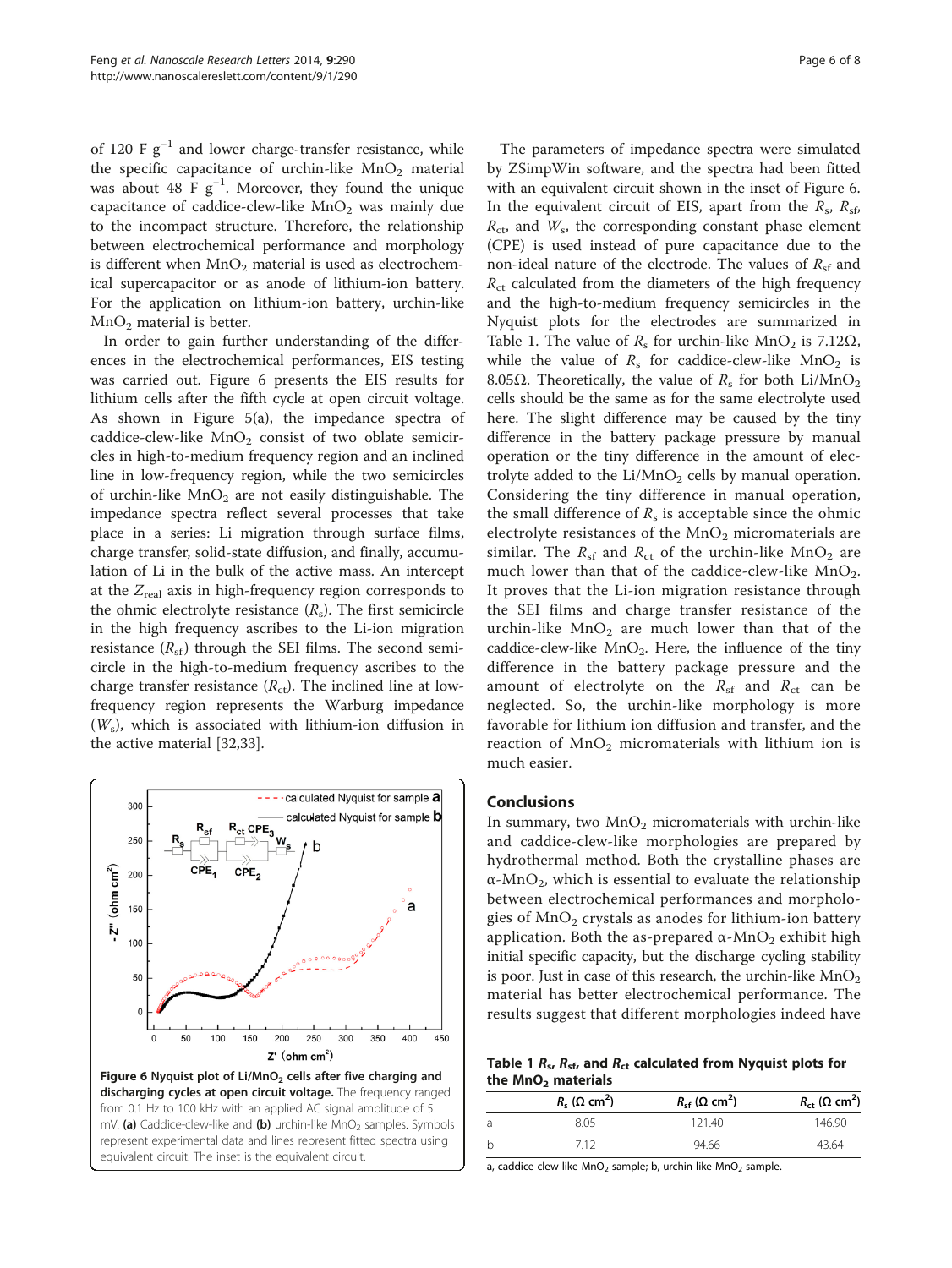<span id="page-6-0"></span>influence on electrochemical performances of  $MnO<sub>2</sub>$ micromaterials in the application of lithium-ion battery. This study also gives us advice to make shell coating on the as-prepared  $MnO<sub>2</sub>$  micromaterials to improve the cycling stability.

#### Competing interests

The authors declare that they have no competing interests.

#### Authors' contributions

The experiments and characterization presented in this work were carried out by LF, ZX, HZ, and YB. The experiments were designed by LF. The results of the experiments were discussed by LF, JG, CS, and XC. All authors read and approved the final manuscript.

#### Acknowledgements

This work was financially supported by the Program for Innovative Research Team (in Science and Technology) in the University of Yunnan Province (2010UY08, 2011UY09), Yunnan Provincial Innovation Team (2011HC008), the General Program of the Application and Basic Research Foundation of Yunnan Province (2013FZ080), the Youth Fund Research Project of Yunnan Minzu University (2012QN01), the Key Project of Scientific Research Foundation of the Educational Bureau of Yunnan Province (2013Z039), and the Graduate Program of Scientific Research Foundation of the Educational Bureau of Yunnan Province  $(20131120C)$ 

#### Author details

<sup>1</sup> Engineering Research Center of Biopolymer Functional Materials of Yunnan, Yunnan Minzu University, Kunming 650500, China. <sup>2</sup>Key Laboratory of Chemistry in Ethnic Medicinal Resources, State Ethnic Affairs Commission & Ministry of Education, Yunnan Minzu University, Kunming 650500, China. <sup>3</sup>College of Civil Engineering, Kunming University of Science & Technology, Kunming 650500, China.

#### Received: 29 April 2014 Accepted: 1 June 2014 Published: 10 June 2014

#### References

- 1. Sui N, Duan Y, Jiao X, Chen D: Large-scale preparation and catalytic properties of one-dimensional  $MnO<sub>2</sub>$  nanostructures. J Phys Chem C 2009, 113:8560–8565.
- 2. Zhang W, Zeng C, Kong M, Pan Y, Yang Z: Water-evaporation-induced self-assembly of  $\alpha$ -MnO<sub>2</sub> hierarchical hollow nanospheres and their applications in ammonia gas sensing. Sens Actuators B 2012, 162:292–299.
- 3. Fei J, Cu Y, Yan X, Qi W, Yang Y, Wang K, He Q, Li J: Controlled preparation of  $MnO<sub>2</sub>$  hierarchical hollow nanostructures and their application in water treatment. Adv Mater 2008, 20:452–456.
- Cao J, Mao Q, Shi L, Qian Y: Fabrication of g-MnO<sub>2</sub>/α-MnO<sub>2</sub> hollow core/ shell structures and their application to water treatment. J Mater Chem 2011, 21:16210–16215.
- 5. Wei W, Cui X, Chen W, Ivey DG: Manganese oxide-based materials as electrochemical supercapacitor electrodes. Chem Soc Rev 2011, 40:1697–1721.
- 6. Yu P, Zhang X, Wang D, Wang L, Ma Y: Shape-controlled synthesis of 3D hierarchical  $MnO<sub>2</sub>$  nanostructures for electrochemical supercapacitors. Cryst Growth Des 2009, 9:528–533.
- 7. Subramanian V, Zhu H, Wei B: Nanostructured MnO<sub>2</sub>: hydrothermal synthesis and electrochemical properties as a supercapacitor electrode material. J Power Sources 2006, 159:361–364.
- Jiang R, Huang T, Liu J, Zhuang J, Yu A: A novel method to prepare nanostructured manganese dioxide and its electrochemical properties as a supercapacitor electrode. Electrochim Acta 2009, 54:3047–3052.
- Subramanian V, Zhu H, Vajtai R, Ajayan PM, Wei B: Hydrothermal synthesis and pseudocapacitance properties of  $MnO<sub>2</sub>$  nanostructures. J Phys Chem B 2005, 109:20207–20214.
- 10. Xu M, Kong L, Zhou W, Li H: Hydrothermal synthesis and pseudocapacitance properties of  $\gamma$ -MnO<sub>2</sub> hollow spheres and hollow urchins. J Phys Chem C 2007, 111:19141–19147.
- 11. Li Z, Ding Y, Xiong Y, Xie Y: Rational growth of various γ-MnO<sub>2</sub>hierarchical structures and α-MnO<sub>2</sub> nanorods via a homogeneous catalytic route. Cryst Growth Des 2005, 5:1953–1958.
- 12. Wang X, Li Y: Rational synthesis of α-MnO<sub>2</sub> single-crystal nanorods. Chem Commun 2002:764–765.
- 13. Duan X, Yang J, Gao H, Ma J, Jiao L, Zheng W: Controllable hydrothermal synthesis of manganese dioxide nanostructures: shape evolution, growth mechanism and electrochemical properties. Cryst Eng Comm 2012, 14:4196–4204.
- 14. Li WN, Yuan J, Shen XF, Gomez-Mower S, Xu LP, Sithambaram S, Aindow M, Suib SL: Hydrothermal synthesis of structure- and shape-controlled manganese oxide octahedral molecular sieve nanomaterials. Adv Funct Mater 2006, 16:1247–1253.
- 15. Li L, Nan C, Lu J, Peng Q, Li Y: α-MnO<sub>2</sub> nanotubes: high surface area and enhanced lithium battery properties. Chem Commun 2012, 48:6945–6947.
- 16. Song XC, Zhao Y, Zheng YF: Synthesis of MnO<sub>2</sub> nanostructures with sea urchin shapes by a sodium dodecyl sulfate-assisted hydrothermal process. Cryst Growth Des 2007, 7:159–162.
- 17. Portehault D, Cassaignon S, Baudrin E, Jolivet JP: Twinning driven growth of manganese oxide hollow cones through self-assembly of nanorods in water. Cryst Growth Des 2009, 9:2562–2565.
- 18. Poizot P, Laruelle S, Grugeon S, Dupont L, Tarascon JM: Nano-sized transition-metal oxides as negative-electrode materials for lithium-ion batteries. Nature 2000, 407:496–499.
- 19. Kim DK, Muralidharan P, Lee HW, Ruffo R, Yang Y, Chan CK, Peng H, Huggins RA, Cui Y: Spinel LiMn<sub>2</sub>O<sub>4</sub> nanorods as lithium ion battery cathodes. Nano Lett 2008, 8:3948–3952.
- 20. Luo J, Cheng L, Xia Y: LiMn<sub>2</sub>O<sub>4</sub> hollow nanosphere electrode material with excellent cycling reversibility and rate capability. Electrochem Commun 2007, 9:1404–1409.
- 21. Cheng F, Zhao J, Song W, Li C, Ma H, Chen J, Shen P: Facile controlled synthesis of MnO<sub>2</sub> nanostructures of novel shapes and their application in batteries. Inorg Chem 2006, 45:2038–2044.
- 22. Zhao J, Tao Z, Liang J, Chen J: Facile synthesis of nanoporous γ-MnO<sub>2</sub> structures and their application in rechargeable Li-ion batteries. Cryst Growth Des 2008, 8:2799–2805.
- 23. Wu HB, Chen JS, Hng HH, Lou XWD: Nanostructured metal oxide-based materials as advanced anodes for lithium-ion batteries. Nanoscale 2012, 4:2526–2542.
- 24. Zhang WM, Wu XL, Hu JS, Guo YG, Wan LJ: Carbon coated Fe<sub>3</sub>O<sub>4</sub> nanospindles as a superior anode material for lithium-ion batteries. Adv Funct Mater 2008, 18:3941–3946.
- 25. Barreca D, Cruz-Yusta M, Gasparotto A, Maccato C, Morales J, Pozza A, Sada C, Sánchez L, Tondello E: Cobalt oxide nanomaterials by vapor-phase synthesis for fast and reversible lithium storage. J Phys Chem C 2010, 114:10054–10060.
- 26. Barreca D, Carraro G, Gasparotto A, Maccato C, Cruz-Yusta M, Gómez-Camer JL, Morales J, Sada C, Sánchez L: On the performances of  $Cu_xO-TIO_2(x = 1, 2)$ nanomaterials as innovative anodes for thin film lithium batteries. ACS Appl Mater Interfaces 2012, 4:3610–3619.
- 27. Zhang L, Wu HB, Madhavi S, Hng HH, Lou XW: Formation of Fe<sub>2</sub>O<sub>3</sub> microboxes with hierarchical shell structures from metal-organic frameworks and their lithium storage properties. J Am Chem Soc 2012, 134:17388–17391.
- 28. Wang C, Zhou Y, Ge M, Xu X, Zhang Z, Jiang JZ: Large-scale synthesis of SnO<sub>2</sub> nanosheets with high lithium storage capacity. J Am Chem Soc 2012, 132:46–47.
- 29. Xiang JY, Tu JP, Zhang L, Zhou Y, Wang XL, Shi SJ: Self-assembled synthesis of hierarchical nanostructured CuO with various morphologies and their application as anodes for lithium ion batteries. J Power Sources 2010, 195:313–319.
- 30. Chen J: Recent progress in advanced materials for lithium ion batteries. Materials 2013, 6:156–183.
- 31. Wan W, Wang C, Zhang W, Chen J, Zhou H, Zhang X: Superior performance of nanoscaled  $Fe<sub>3</sub>O4$  as anode material promoted by mosaicking into porous carbon framework. Funct Mater Lett 2014, 7:1450005–4.